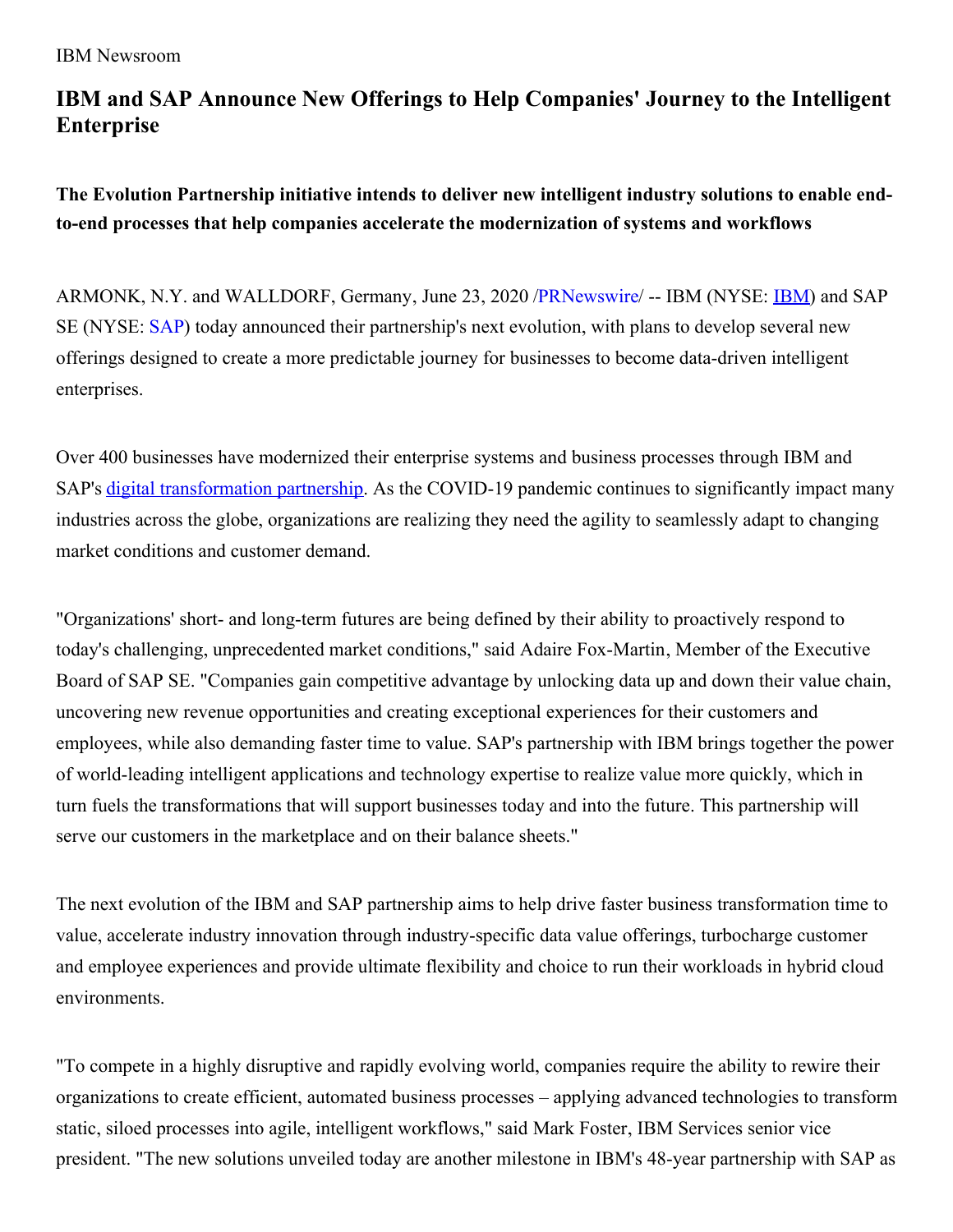we help fast-track our clients' journey to becoming cognitive enterprises. Our collaboration with SAP is designed to help clients increase the speed of how decisions are made and create more meaningful experiences for their customers and employees."

This new IBM and SAP collaboration plans to deliver solutions designed to unlock new value for clients:

## **Reinvent Workflows with Intelligent Industry End-to-End Processes**

Announced last week, SAP's [industry](https://c212.net/c/link/?t=0&l=en&o=2838869-1&h=236928409&u=https%3A%2F%2Fwww.sap.com%2Findustries%2Findustry-cloud.html&a=SAP%27s+industry+cloud) cloud delivers innovative, vertical solutions to drive costeffective transformation and sustainable growth. To further address market demand for industryspecific innovation, IBM and SAP have started to jointly define and have delivered cloud-based solutions with intelligent end-to-end industry workflows to enable clients to make business decisions based on data-driven insights. The first offering will focus on lead-to-order and plan-to-manufacture business processes for the industrial machinery and components (IM&C) industry, to help industrial manufacturers reinvent workflow processes to increase productivity and customer satisfaction. IBM and SAP teamed up with leading IM&C companies to design and build out future capabilities. As a development partner for the SAP® Model [Company](https://c212.net/c/link/?t=0&l=en&o=2838869-1&h=172073007&u=https%3A%2F%2Fwww.sap.com%2Fservices%2Fimplementation%2Fpreconfigured-industry-solutions.html&a=SAP%C2%AE+Model+Company) service, IBM is also working with SAP to develop an SAP Model Company service for Telecommunications that will help telecom providers transform their customer-facing and back-office processes – as well as helping to maximize the return of their 5G investments.

## **Flexibility with Hybrid Cloud Solutions**

According to a recent [survey](https://c212.net/c/link/?t=0&l=en&o=2838869-1&h=1457612537&u=https%3A%2F%2Fwww.asug.com%2Finsights%2Fasug-pulse-of-the-sap-customer-2020-study-results&a=recent+survey) of the Americas' SAP Users' Group (ASUG), a majority of respondents said that they are running or planning to run SAP S/4HANA® in a hybrid cloud model. Companies continue to rapidly evolve business models and reconfigure processes to better support their customers and meet new market demands. Many are turning to a hybrid cloud strategy to drive intelligent enterprises. To help empower clients with the flexibility to run workloads in the most optimal cloud environment, IBM, Red Hat and SAP will collaborate to bring managed services from SAP on premise by validating private deployments of SAP Cloud Platform and related backing services on Red Hat OpenShift. Currently with select early adopter clients, this solution, when available, is planned to enable customers to build side-by-side extensions with the desired security – a critical requirement for customers in regulated industries.

## **Reimagine Customer and Employee Experiences**

With the internet, smartphones and social media, it has never been easier for customers and employees to share their feedback on the quality of experiences they have with companies, products, managers or shared services. IBM's Global [C-Suite](https://c212.net/c/link/?t=0&l=en&o=2838869-1&h=3497153715&u=https%3A%2F%2Fwww.ibm.com%2Fthought-leadership%2Finstitute-business-value%2Fc-suite-study&a=Global+C-Suite+Study) Study found that 82 percent of business leaders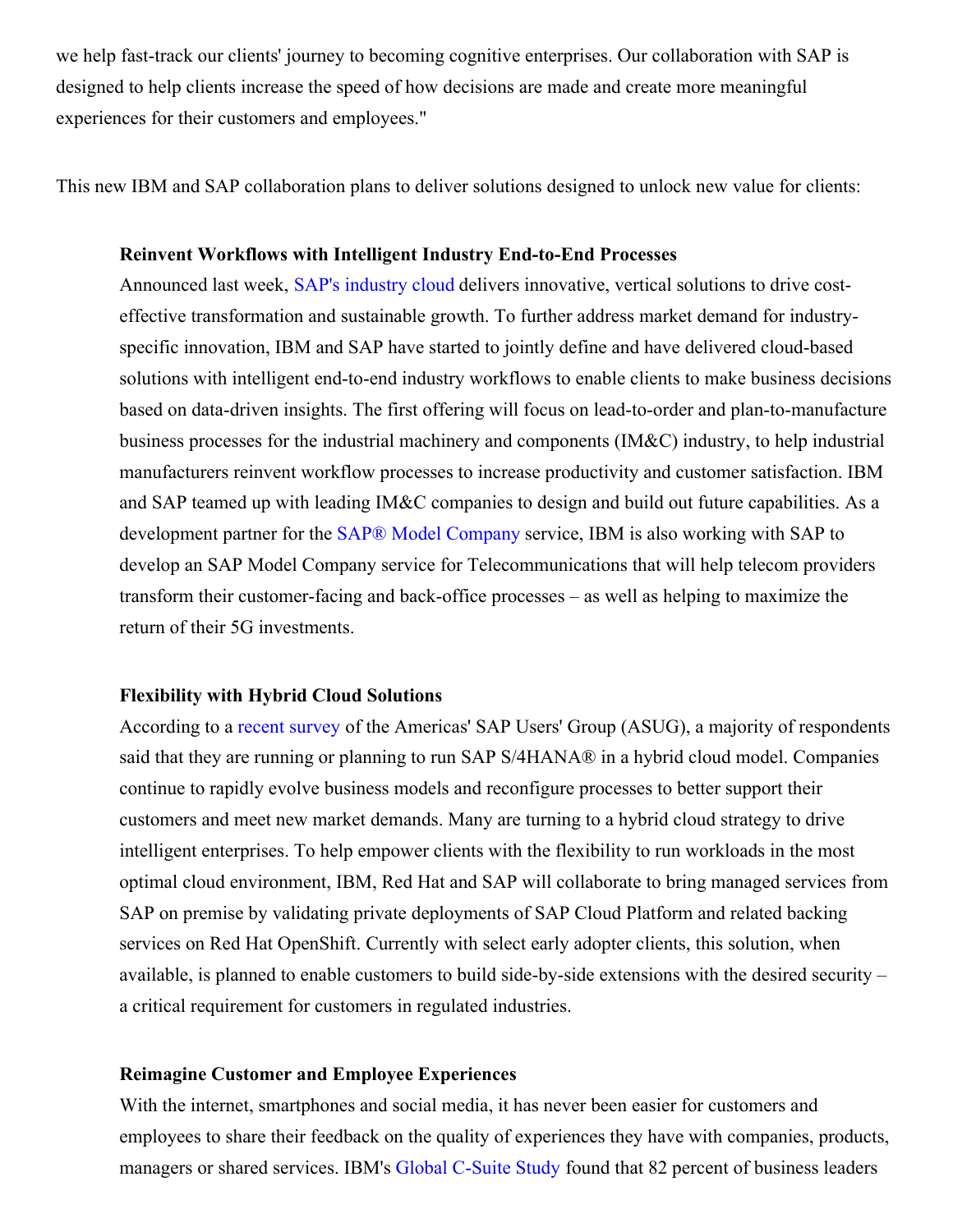strongly believe that data helps create a strategic advantage, strengthening customer trust and increasing bottom lines. To help companies increase value from data, IBM and SAP plan to provide technology and services leveraging the SAP Customer Experience portfolio and Experience Management solutions from SAP (Qualtrics) to enable clients to deliver a next-generation omnichannel experience and measure and improve the effectiveness of stakeholder experiences. This collaboration is designed to help drive customer loyalty, customer and employee engagement and brand and product quality across multiple industries. IBM plans to incorporate the use of Experience Management solutions from SAP in project delivery as part of IBM's organizational change management framework to deliver a differentiated and optimized project experience for clients.

# **Automating Processes to Accelerate Transformation**

IBM and SAP are working together to establish the IBM Accelerated Move Center, a next-generation migration factory designed to further automate and accelerate the journey to the intelligent enterprise and give clients more predictability on their path to SAP S/4HANA. This new offering will be a prepackaged integration approach that utilizes preconfigured baseline industry templates and leverages automation and configuration tools built in conjunction with IBM Research.

These new offerings will be based on SAP's intelligent suite and SAP's industry cloud solutions and will enable clients to benefit from SAP and IBM technologies, such as AI, machine learning, automation and analytics. These offerings will be built on IBM's new evolution platform, which provides a single view of IBM solutions, including preconfigured Industry Impact [Solutions](https://c212.net/c/link/?t=0&l=en&o=2838869-1&h=3383777173&u=https%3A%2F%2Fnews.sap.com%2F2018%2F01%2Fibm-and-sap-combine-efforts-to-accelerate-sap-s-4hana-implementations%2F&a=Industry+Impact+Solutions), and interoperates with SAP's Business Technology Platform, allowing enterprises to create advanced insights, integrate capabilities and build, extend and enhance SAP applications. This combination aims to help clients more efficiently benefit from SAP's intelligent suite, migrate to the cloud, transform data into business value and utilize emerging technologies to support intelligent workflows.

*Terms and details of definitive agreements to be finalized.*

#### **About IBM**

For more information about IBM Services, visit [https://www.ibm.com/services](https://c212.net/c/link/?t=0&l=en&o=2838869-1&h=240038556&u=https%3A%2F%2Fc212.net%2Fc%2Flink%2F%3Ft%3D0%26l%3Den%26o%3D2456931-1%26h%3D1203405618%26u%3Dhttps%253A%252F%252Fwww.ibm.com%252Fservices%26a%3Dhttps%253A%252F%252Fwww.ibm.com%252Fservices&a=https%3A%2F%2Fwww.ibm.com%2Fservices). For more information about IBM's SAP services, visit [https://www.ibm.com/services/sap](https://c212.net/c/link/?t=0&l=en&o=2838869-1&h=3333416803&u=https%3A%2F%2Fc212.net%2Fc%2Flink%2F%3Ft%3D0%26l%3Den%26o%3D2456931-1%26h%3D506148713%26u%3Dhttps%253A%252F%252Fwww.ibm.com%252Fservices%252Fsap%26a%3Dhttps%253A%252F%252Fwww.ibm.com%252Fservices%252Fsap&a=https%3A%2F%2Fwww.ibm.com%2Fservices%2Fsap).

*Statements regarding IBM's future direction and intent are subject to change or withdrawal without notice, and represent goals and objectives only.*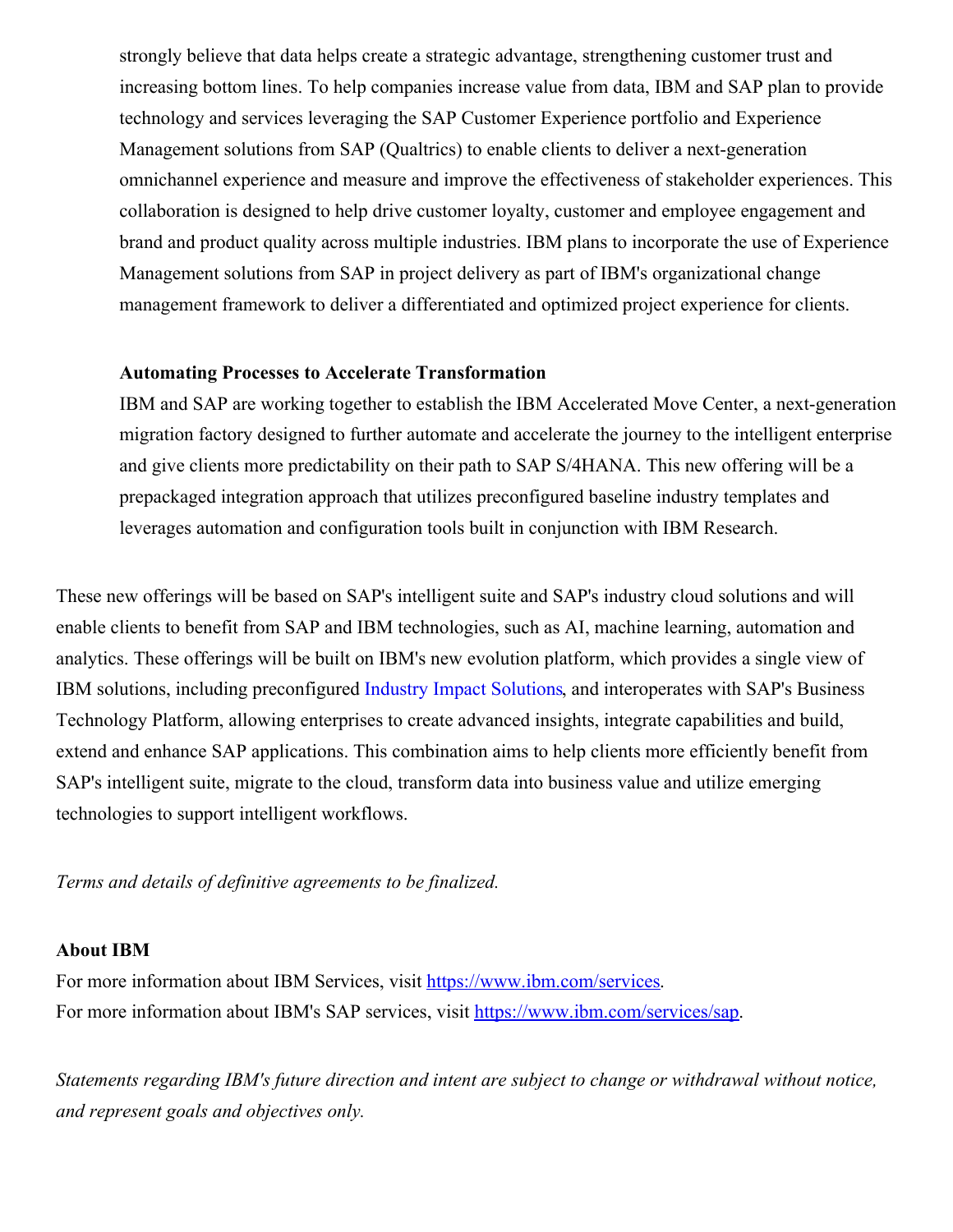#### **About SAP**

As the Experience Company powered by the Intelligent Enterprise, SAP is the market leader in enterprise application software, helping companies of all sizes and in all industries run at their best: 77% of the world's transaction revenue touches an SAP system. Our machine learning, Internet of Things (IoT), and advanced analytics technologies help turn customers' businesses into intelligent enterprises. SAP helps give people and organizations deep business insight and fosters collaboration that helps them stay ahead of their competition. We simplify technology for companies so they can consume our software the way they want – without disruption. Our end-to-end suite of applications and services enables more than 440,000 business and public customers to operate profitably, adapt continuously, and make a difference. With a global network of customers, partners, employees, and thought leaders, SAP helps the world run better and improve people's lives. For more information, visit [www.sap.com](https://c212.net/c/link/?t=0&l=en&o=2838869-1&h=3118411668&u=http%3A%2F%2Fwww.sap.com%2F&a=www.sap.com).

# **SAP Forward-looking Statement**

Any statements contained in this document that are not historical facts are forward-looking statements as defined in the U.S. Private Securities Litigation Reform Act of 1995. Words such as "anticipate," "believe," "estimate," "expect," "forecast," "intend," "may," "plan," "project," "predict," "should" and "will" and similar expressions as they relate to SAP are intended to identify such forward-looking statements. SAP undertakes no obligation to publicly update or revise any forward-looking statements. All forward-looking statements are subject to various risks and uncertainties that could cause actual results to differ materially from expectations The factors that could affect SAP's future financial results are discussed more fully in SAP's filings with the U.S. Securities and Exchange Commission ("SEC"), including SAP's most recent Annual Report on Form 20- F filed with the SEC. Readers are cautioned not to place undue reliance on these forward-looking statements, which speak only as of their dates.

#### **Media Contact:**

Marisa Conway IBM Media Relations [conwaym@us.ibm.com](mailto:conwaym@us.ibm.com)

Maribel Young SAP Media Relations [maribel.young@sap.com](mailto:maribel.young@sap.com)

SOURCE IBM